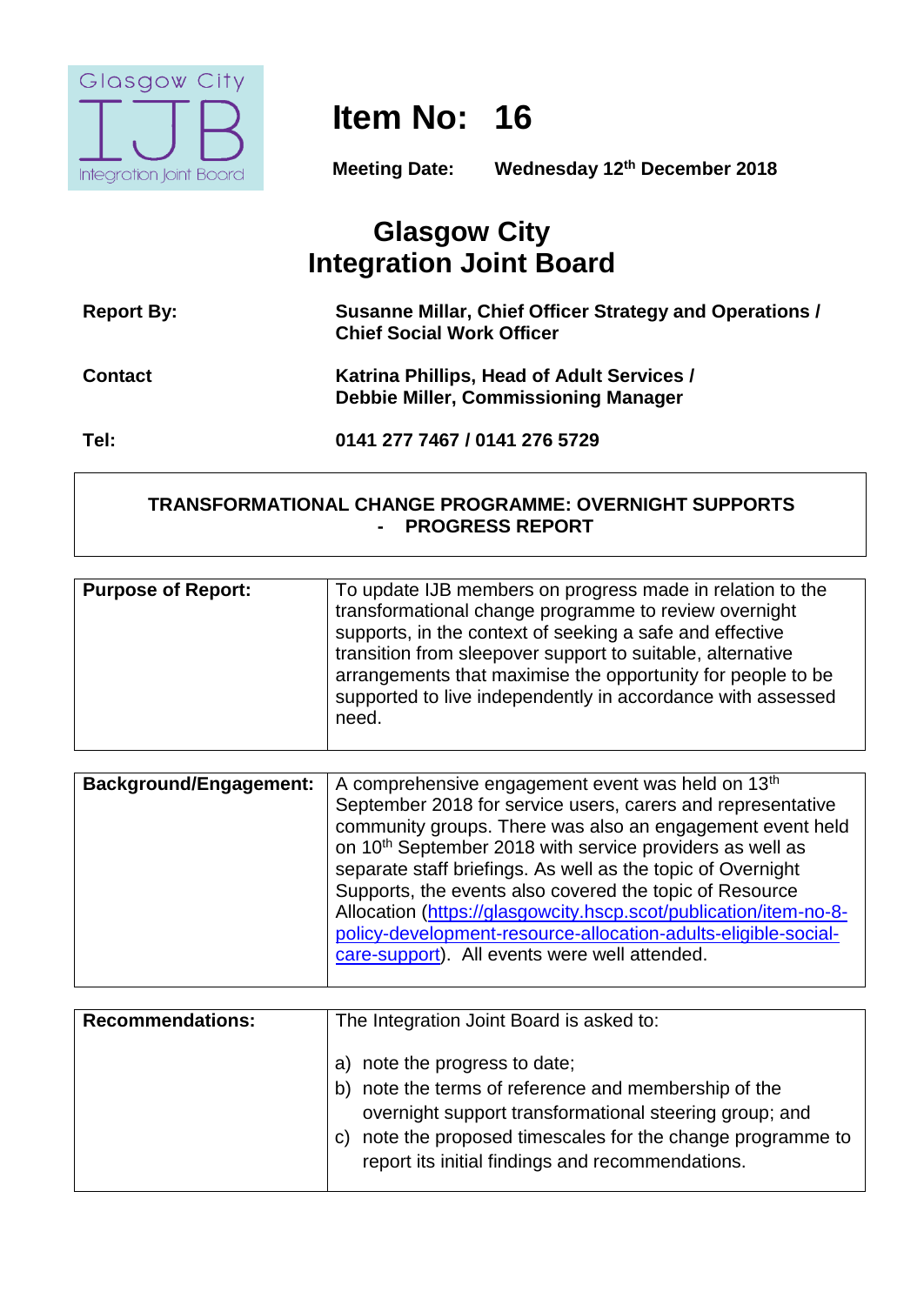# **Relevance to Integration Joint Board Strategic Plan:**

The aims of the transformational change programme are consistent with the IJB's aspiration to deliver support at the right time, in the right place, and from the right person, and to provide health and social care services in local communities and in homely settings wherever possible. It aspires to maximise choice and control for service users and their legal proxies and to ensure resource is targeted on those with greatest need to mitigate risk.

#### **Implications for Health and Social Care Partnership:**

| <b>Reference to National</b><br><b>Health &amp; Wellbeing</b><br><b>Outcome:</b> | While all 9 national health and wellbeing outcomes are<br>relevant, outcomes 2 and 9 are directly related:                                                                                                                                                                                                                                             |
|----------------------------------------------------------------------------------|--------------------------------------------------------------------------------------------------------------------------------------------------------------------------------------------------------------------------------------------------------------------------------------------------------------------------------------------------------|
|                                                                                  | Outcome 2: People, including those with disabilities or long<br>term conditions, or who are frail, are able to live, as far as<br>reasonably practicable, independently and at home or in a<br>homely setting in their community.<br>Outcome 9: Resources are used effectively and efficiently in<br>the provision of health and social care services. |

| <b>Personnel:</b> | Social Work practitioners are supported to meet their                                                  |
|-------------------|--------------------------------------------------------------------------------------------------------|
|                   | responsibilities through a clear policy framework, underpinned<br>with training and guidance material. |
|                   |                                                                                                        |

| <b>Carers:</b> | Carer support needs will continue to be identified through carer |
|----------------|------------------------------------------------------------------|
|                | assessments and access to support in accordance with             |
|                | GCHSCP's commitment to meet the requirements of the              |
|                | Carers (Scotland) Act 2016.                                      |

| <b>Provider Organisations:</b> | Providers are key partners in the creation and delivery of<br>services to meet assessed eligible need. The policy assumes<br>this continued partnership. The implications for providers of a<br>transition away from sleepover support arrangements will be<br>considered as part of the process to introduce the 2019<br>framework agreement. |
|--------------------------------|------------------------------------------------------------------------------------------------------------------------------------------------------------------------------------------------------------------------------------------------------------------------------------------------------------------------------------------------|
|                                |                                                                                                                                                                                                                                                                                                                                                |

| <b>Equalities:</b> | An EQIA has been completed and published. This can be<br>accessed at: https://glasgowcity.hscp.scot/publication/eqia-<br>transitional-change-programme-review-overnight-supports-<br>including-alternative. The action plan associated with the EQIA |
|--------------------|------------------------------------------------------------------------------------------------------------------------------------------------------------------------------------------------------------------------------------------------------|
|                    | will be developed further, as necessary, by the overnight                                                                                                                                                                                            |
|                    | support steering group.                                                                                                                                                                                                                              |

| <b>Financial:</b> | GCHSCP considers that the principle of a sleepover support     |
|-------------------|----------------------------------------------------------------|
|                   | arrangement no longer represents best value and that suitable, |
|                   | safe and effective alternative arrangements should be explored |
|                   | and adopted, where such alternative arrangements meet          |
|                   | assessed need. In doing so, every effort will be made to       |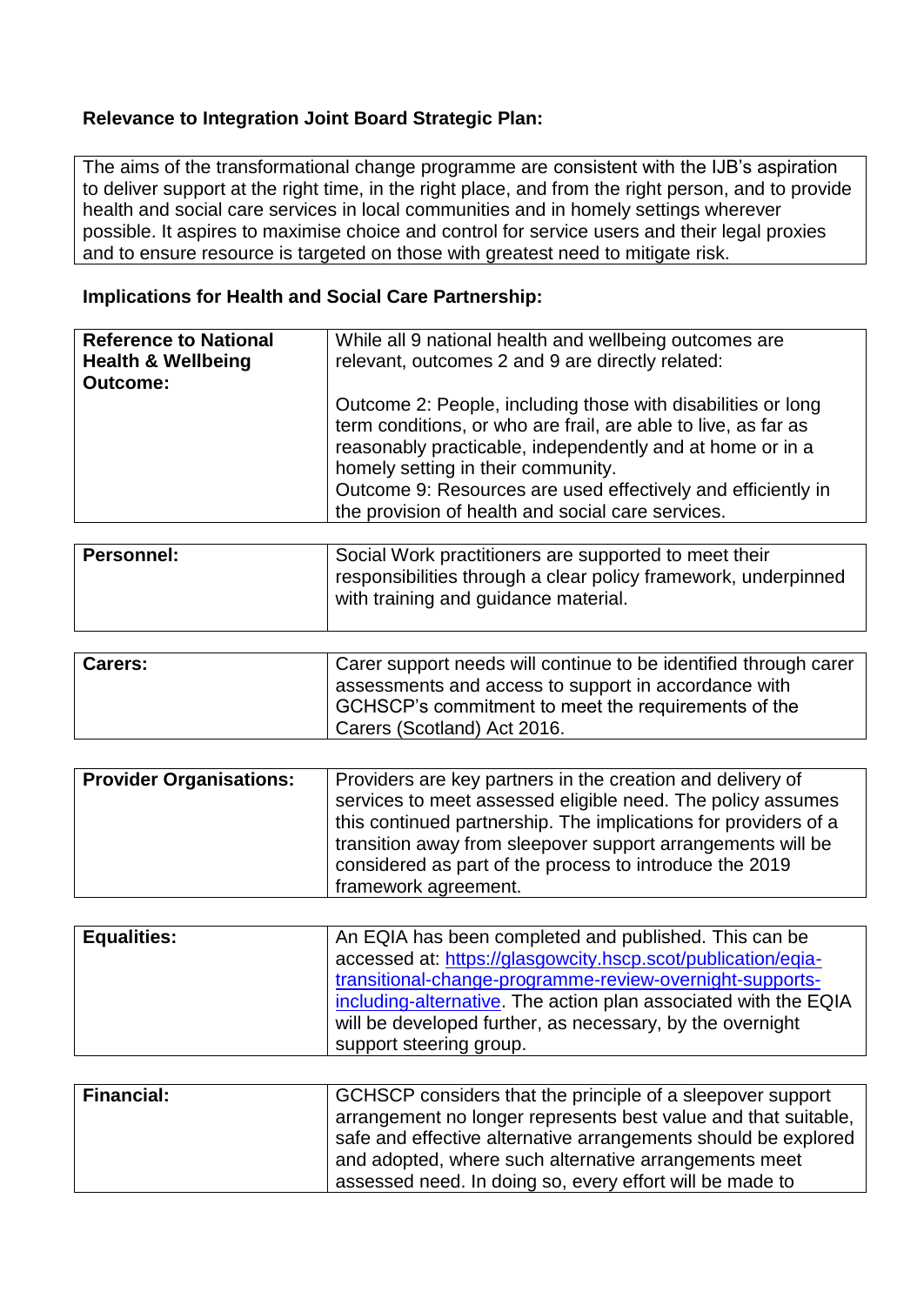| maximise the opportunity for people to be supported to live |
|-------------------------------------------------------------|
| I independently, in accordance with their assessed need.    |
|                                                             |

| Legal: | Approved changes arising from the transitional change |
|--------|-------------------------------------------------------|
|        | programme may be of relevance to any potential legal  |
|        | challenge to the outcome of assessed need.            |

| <b>Economic Impact:</b> | None                                                             |
|-------------------------|------------------------------------------------------------------|
|                         |                                                                  |
| <b>Sustainability:</b>  | There are no environmental sustainability issues related to this |

| <b>Sustainable Procurement</b> | N/A |
|--------------------------------|-----|
| and Article 19:                |     |

paper.

| <b>Risk Implications:</b> | An aim of the transitional change programme is to identify                                                            |
|---------------------------|-----------------------------------------------------------------------------------------------------------------------|
|                           | solutions and measures which support individuals to continue<br>to live independently using a risk enabling approach. |
|                           |                                                                                                                       |

| <b>Implications for Glasgow</b> | Approved changes arising from the transitional change         |
|---------------------------------|---------------------------------------------------------------|
| <b>City Council:</b>            | programme will ensure Glasgow City Council continues to       |
|                                 | discharge its statutory duties to adults in need of community |
|                                 | care support in a safe and sustainable way.                   |

| <b>Implications for NHS</b>         | None |
|-------------------------------------|------|
| <b>Greater Glasgow &amp; Clyde:</b> |      |

| <b>Direction Required to</b>    | Direction to:                                           |  |
|---------------------------------|---------------------------------------------------------|--|
| <b>Council, Health Board or</b> | 1. No Direction Required                                |  |
| <b>Both</b>                     | 2. Glasgow City Council                                 |  |
|                                 | 3. NHS Greater Glasgow & Clyde                          |  |
|                                 | 4. Glasgow City Council and NHS Greater Glasgow & Clyde |  |

#### **1. Purpose**

1.1 To update IJB members on progress made in relation to the transformational change programme to review overnight supports.

#### **2. Background**

2.1 In June 2018, IJB members considered a paper that set out the context for the overnight support transformational change programme [\(https://glasgowcity.hscp.scot/publication/item-no-9-policy-development](https://glasgowcity.hscp.scot/publication/item-no-9-policy-development-transition-overnight-sleepover-support-alternative-support)[transition-overnight-sleepover-support-alternative-support\)](https://glasgowcity.hscp.scot/publication/item-no-9-policy-development-transition-overnight-sleepover-support-alternative-support). This included the GCHSCP's view that the availability of a greater number and variety of technological solutions to assist people to be supported in the community, combined with the increasing cost of current overnight support services, presents an opportunity to review and refresh current service provision. In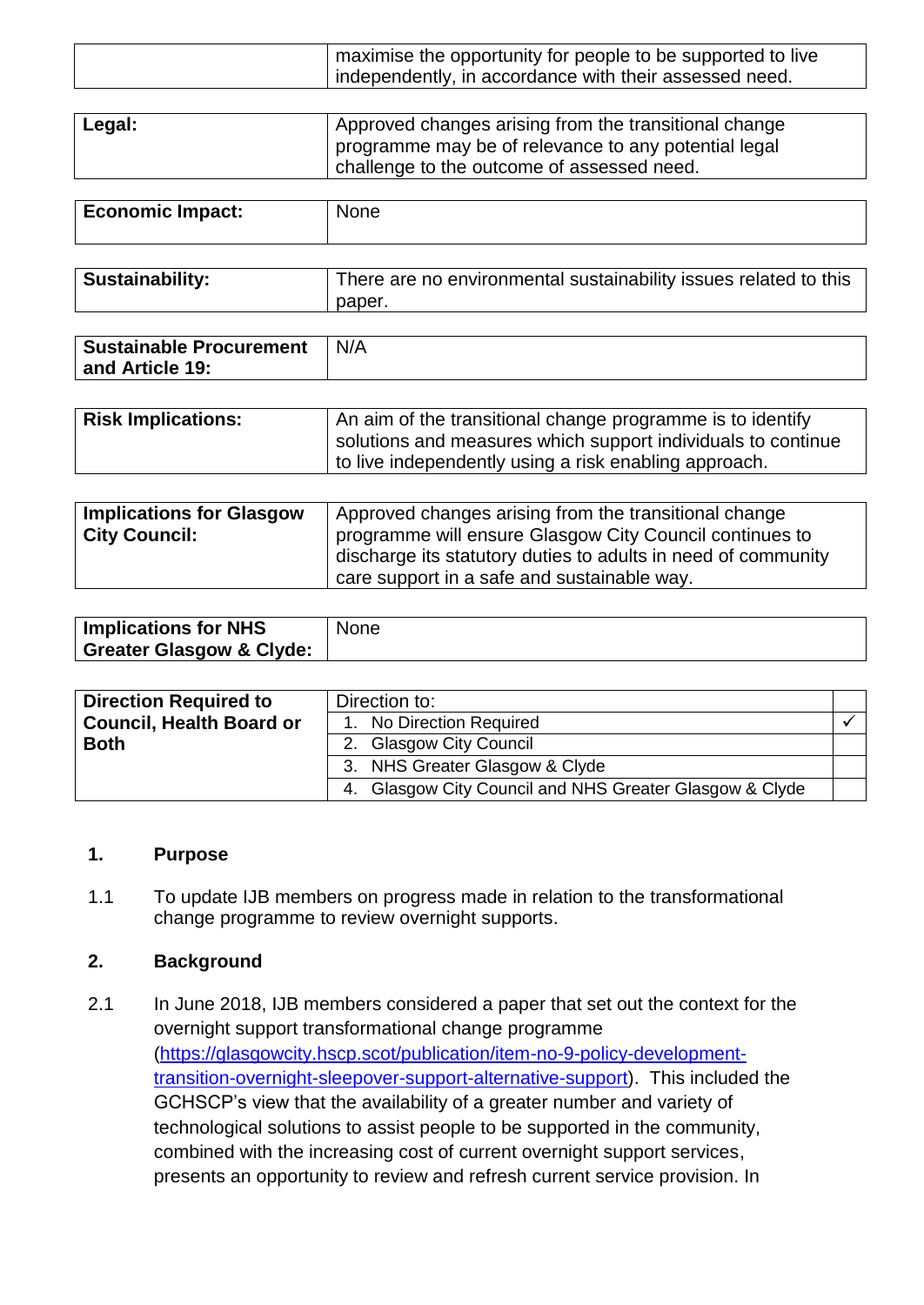particular, that the current pattern of service delivery is unlikely to be sustainable in future and a comprehensive review is necessary, and that continued wide scale use of sleepover supports is unlikely to represent Best Value due to the significant increase in the cost of delivering that service.

- 2.2 In recent years, advances in technology enabled care have allowed more people to be cared for safely within their home environment, maximizing the opportunity for independent living. It is acknowledged that this approach will not be suitable for all service users, however, there has been real progress in the use of technology to support people with more complex needs, using combinations of devices, lifestyle monitoring and bespoke responder arrangements. There is a growing number of examples of people with complex needs using technology enabled care as part of their support plan to achieve very positive outcomes. In particular, technology is being used to reduce support costs in some areas, such as overnight support, and allow service users the opportunity to direct more of their social care funding to achieving other outcomes which are important to them. There are also many examples where technology enabled care has substantially improved people's lives, for example, drastically reducing the number of times a person is admitted to hospital on an emergency basis.
- 2.3 In order to keep pace with the developments in assistive technology, Technology Enabled Care and Support (TECS) has been included as one of the six Categories of Support (Lots) in the 2019 Social Work Framework Tender for Selected Purchased Social Care Supports. The commencement of the Framework on 31.01.2019, this will support service users to access newer technology for the first time, and allow GCHSCP the opportunity to extend the use of technology enabled care and support as a way to help meet the assessed need of individuals. GCHSP considers that such approaches are progressive, will be of benefit to some service users and are likely to offer better value for money than current sleepover provision. This better use of resources will in turn have a positive impact on the overall availability of resources to meet people's needs.

Appendix 2 gives further details of some case examples provided by SOL Connect and Blackwood - two provider organisations with experience of implementing Technology Enabled Care in other local authority areas. These give a flavour of some of the outcomes service users are achieving and for some service users, the impact including Technology Enabled Care has had on their support costs.

## **3. Stakeholder Engagement**

3.1 An engagement event covering both the policy work on Resource Allocation and on Overnight Supports was held with service users, carers and representative community groups on 13<sup>th</sup> September 2018. The event was well attended and participants engaged actively in the discussion. The majority of the discussion focused on the overnight support transformational change programme. However, a consistent theme was a concern by stakeholders that implementation of the areas of policy could increase the likelihood of a reduction in the levels of care people receive or an increase in the likelihood of people having to move out of their home to a more restrictive or residential care setting.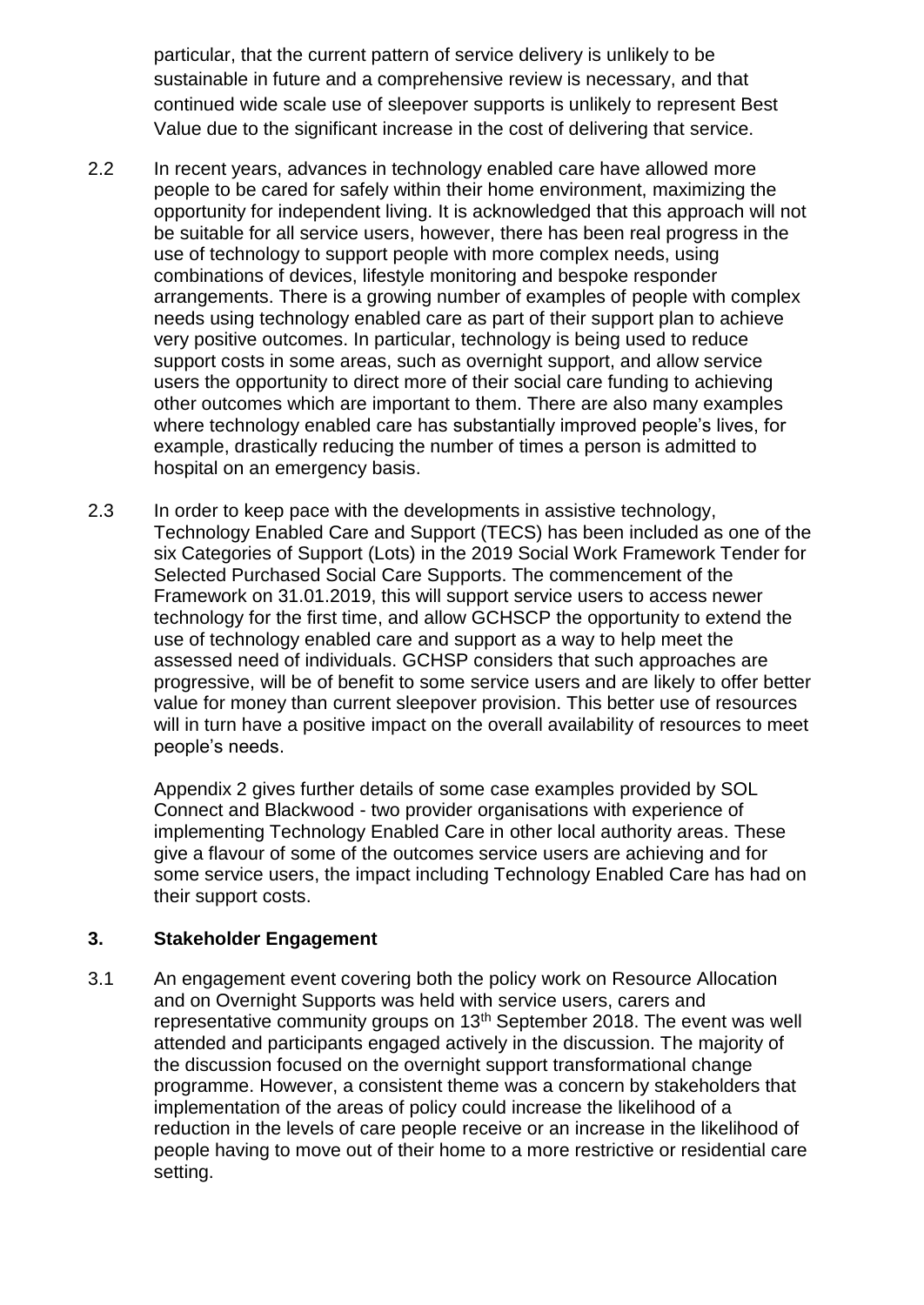- 3.2 An engagement event was also held with provider organizations, again covering both topics, as well as staff briefings. At the engagement events, participants received presentations on some current technology enabled support solutions.
- 3.3 Key themes and messages from stakeholders at the engagement events are set out below:
- 3.3.1 Opportunities
	- Provider presentation was well received and it was helpful to know the background and experience of the provider
	- The most important thing is to help the person with support needs to be as independent as possible
	- People want to continue to be supported in their own homes and assistive technology could do this
	- Opportunities for a more collaborative approach between providers towards delivering services
- 3.3.2 Main Concerns
	- Concern that this all about saving money assistive technology cannot replace a person
	- Concerns that introducing technology might in early stages 'free up' a degree of budget for people to spend in other ways (as per examples given) but that over time budgets will just be reduced to reflect the reduction in cost of this type of care
	- Worries that assistive technology 'will be made to work' for everyone/every service user
	- Fear 'core and cluster' models of care are a form of institutionalisation
- 3.3.3 Risk Management
	- Concern about response in the case of a medical emergency e.g. choking, fits etc. Are all care providers equipped to deal with that?
	- There needs to be good risk assessment when looking at using assistive technology
	- Providers offer very different services how will they work together with people with very diverse and complex needs?
	- Seems positive –but what about failures? Need to learn from what does not work
	- What happens if technology fails or there is a power cut? How long does it take to rectify if the technology fails?
- 3.3.4 Assistive Technology
	- Positive comments about the presentation from a provider of assisted technology – but this option is not possible for everyone
	- There are good cases studies which demonstrate it can work for some people but not others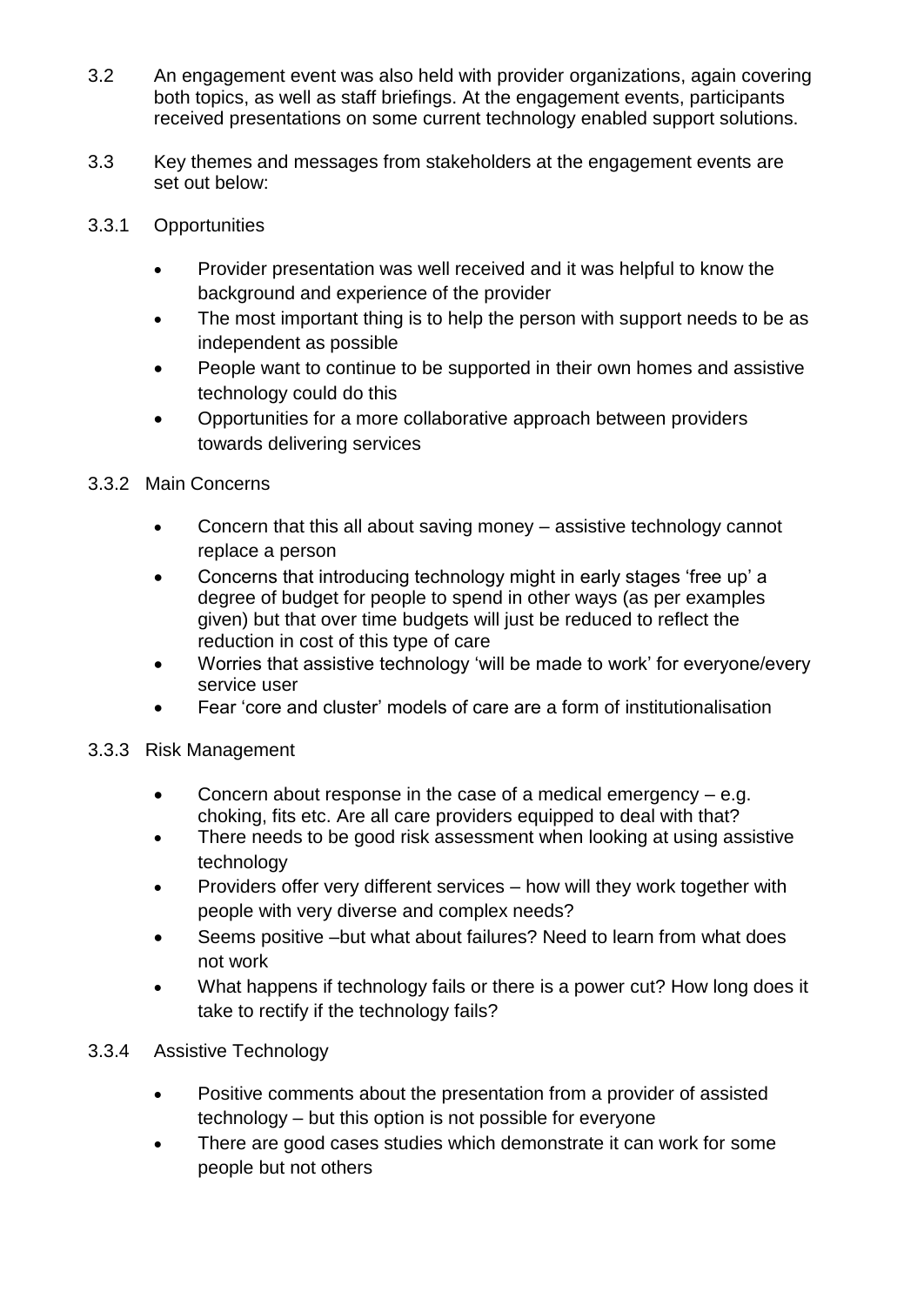- HSCP should not under estimate value and reassurance of a carer or someone being in the house
- 3.3.5 Further Information Required
	- More information and understanding on HSCP protocols, assessment and systems is needed for service users and their families
	- Beneficial to know the provider's criteria for using assisted technology
	- Easy to navigate and better public facing information would be welcomed, especially on the eligibility criteria
- 3.4 Continued Stakeholder feedback will provide an invaluable contribution to the transitional change programme and the steering group's remit will include the development of an ongoing communication and engagement plan. While there was constructive discussion in relation to the concerns expressed at the engagement events, it is recognized that much more requires to be done to gain the confidence of service users, carers and community groups. This will be best achieved by having an inclusive process that draws on the input of such stakeholders, which the steering group is committed to deliver upon.

# **4. Overnight Support Steering Group**

- 4.1 The overall transformational change programme objectives are: to review the current services in place for people assessed as needing overnight support, and identify future overnight service provision which meets the objectives of supporting people to live safely, and as independently as possible at home, or in a homely setting, in a cost effective and risk enabling way. In doing so, it will seek to identify the arrangements for a safe and effective transition from sleepover support to suitable alternative arrangements, in accordance with assessed need.
- 4.2 A multi stakeholder steering group has been established to support the transformational change programme. The role of the group is to support and inform the development of the programme to meet its objectives and to ensure that the views of all main stakeholders are considered. The membership is drawn from HSCP officers, service user groups, people with lived experience, carer representatives, advocacy services, provider organizations and the Care Inspectorate. Meetings will commence in November 2018.
- 4.3 The Transformational Programme will be progressed by 4 operational work streams led by GCHSCP officers:
	- 1. Development of the Overnight Support Review Process
	- 2. Development of Technology Enabled Care and Support Services
	- 3. Engagement, Communication and Information Sharing
	- 4. Change Management

Each work stream will report back regularly to the Steering Group.

4.4 The change programme will aim to report its initial findings by March 2019. This will allow time for the full involvement of key stakeholders and to develop robust proposals around extending the use of technology enabled care and support.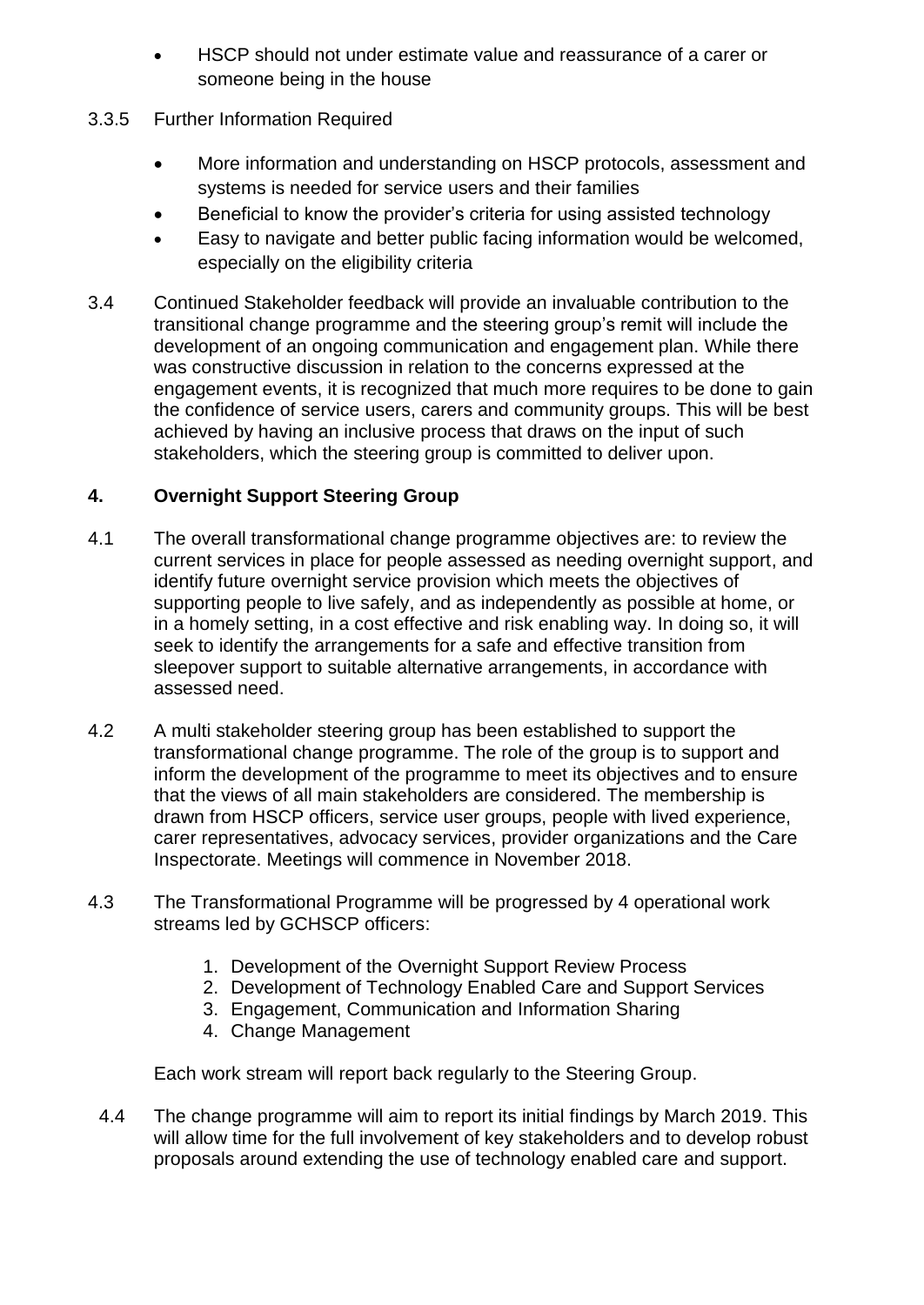4.5 Appendix 1 sets out the draft terms of reference for the steering group, which have been updated from the earlier draft submitted with the June 2018 IJB paper.

#### **5. Recommendations**

- 5.1 The Integration Joint Board is asked to:
	- a) note the progress to date;
	- b) note the terms of reference and membership of the overnight support transformational steering group; and
	- c) note the proposed timescales for the change programme to report its initial findings and recommendations.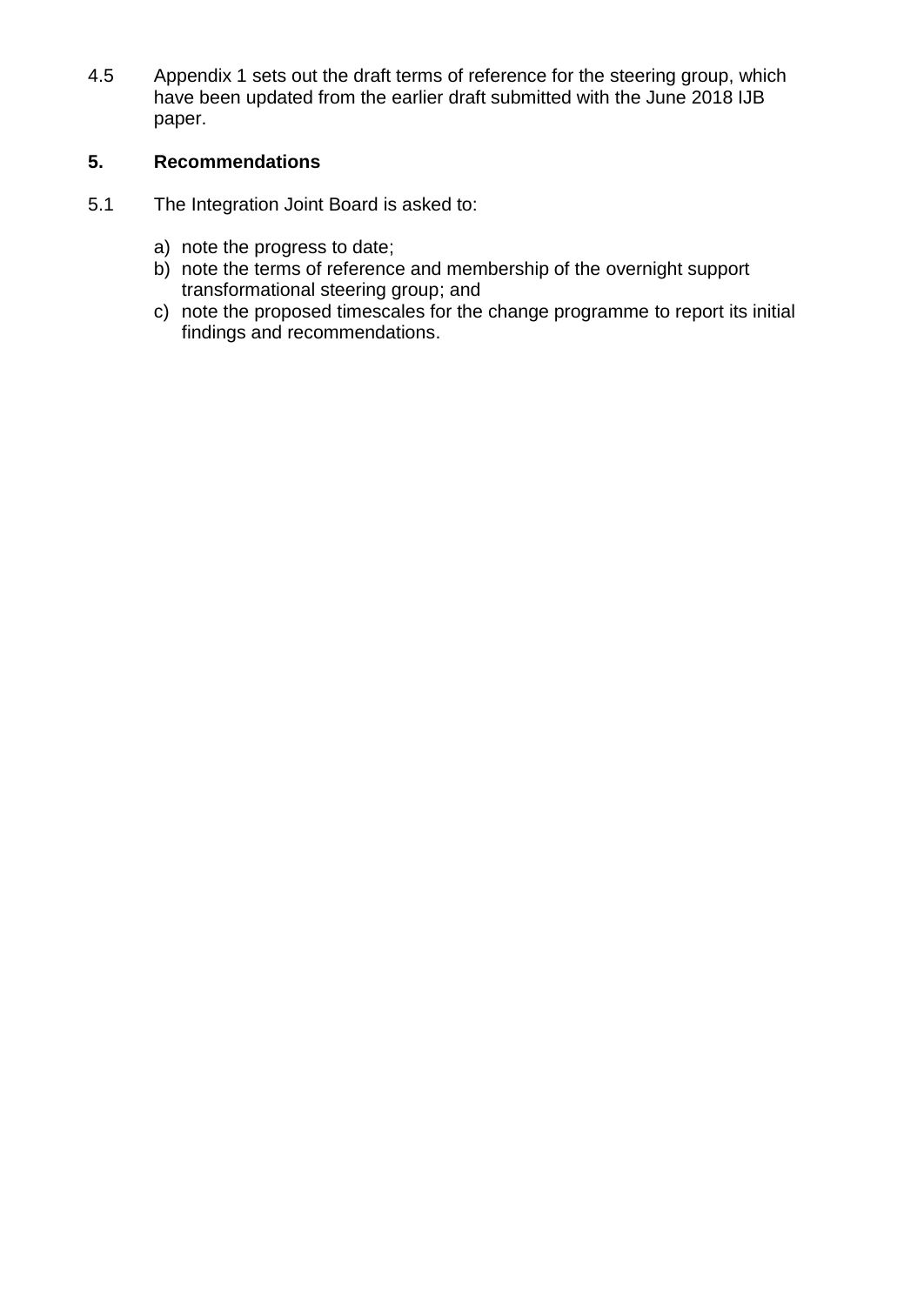#### **Overnight Support Transformational Change Programme Draft Terms of Reference**

#### **1. Background**

A policy development paper and associated documents were presented to the GCHSCP IJB in June 2018 to set out a clear and transparent policy direction for the transition from overnight sleepover support to alternative support arrangements that will inform service users, carers and service providers and guide the approach to be undertaken by social work practitioners. The IJB noted the content of this interim policy framework, which included the recommendation to establish a transformational change steering group to progress this work.

A further paper will be presented to the IJB in December 2018 covering issues raised by the IJB, a completed equalities impact assessment (EQIA) and feedback from stakeholder engagement. Further to the information set out in the IJB report, the proposed structure of the change programme is laid out below:

Programme Sponsors: Jackie Kerr, Assistant Chief Officer, Adult Services Katrina Phillips, Head of Adult Services, North East

Programme Leads: Debbie Miller, Commissioning Manager James Hogan, Service Manager

## **2. Transformational Change Steering Group**

#### **Programme Objectives:**

To review the current services in place for people assessed as needing overnight support, and identify future overnight service provision which meets the objectives of supporting people to live safely, and as independently as possible, at home or in a homely setting, in a cost effective and risk enabling way. In doing so, it will seek to identify the arrangements for a safe and effective transition from sleepover support to suitable alternative arrangements, in accordance with assessed need.

The steering group will support and inform the development of the programme to meet the programme objectives and to ensure that views of all the main stakeholders are considered. Output from the steering group will also inform the development of a wider learning disability service strategic work plan.

| <b>Overnight Support Steering Group Membership</b>                        |  |
|---------------------------------------------------------------------------|--|
| Head of Adult Services, North East & co-chair of Steering Group           |  |
| Commissioning Manager (Personalisation) & co-chair of Steering Group      |  |
| Service Manager & Deputy Chair of Steering Group                          |  |
| Service User representatives / People with lived experience (nominated by |  |
| the Disabilities Strategic Planning Group)                                |  |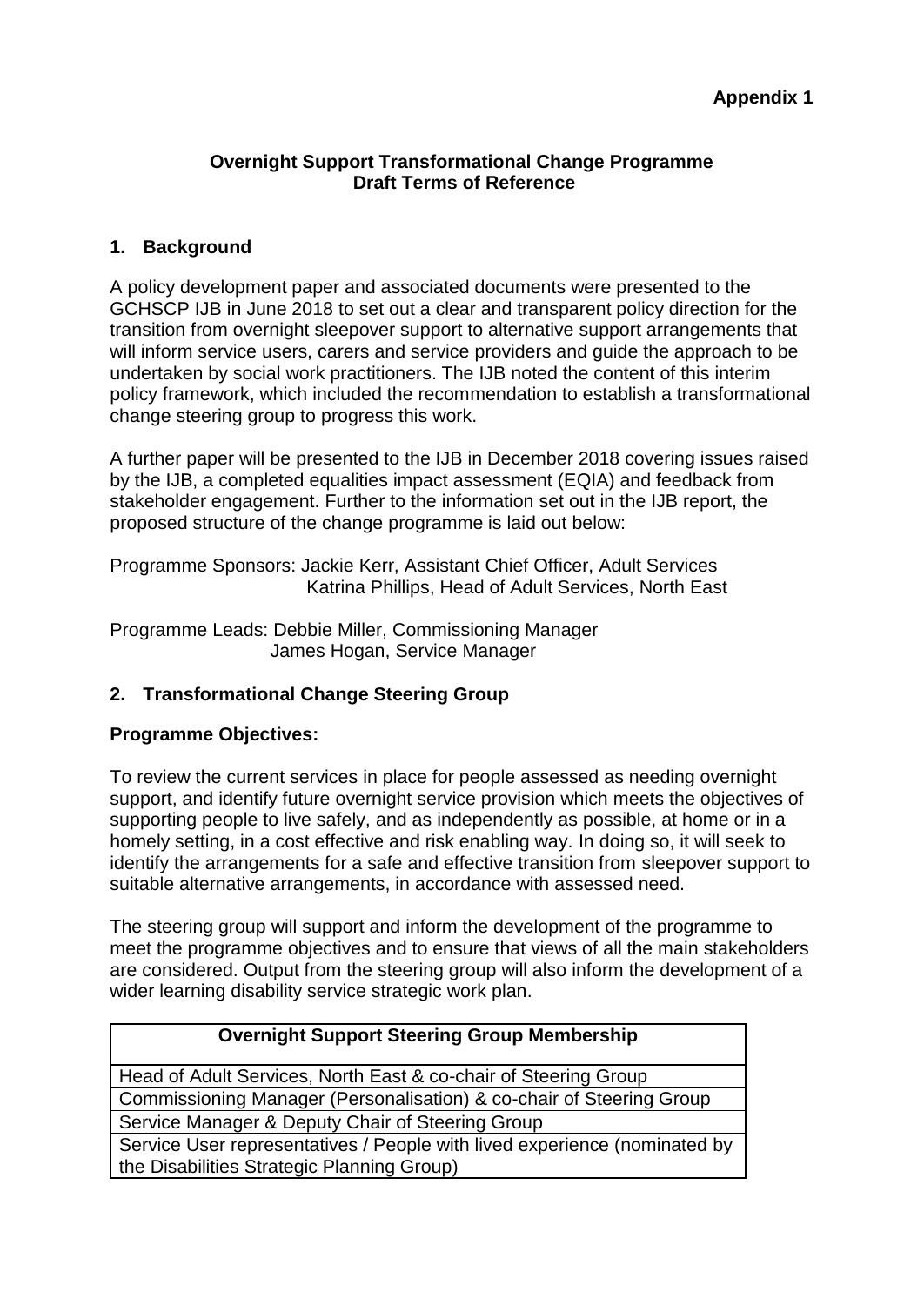| Provider Organizations (delivering Overnight Support – nominated by |
|---------------------------------------------------------------------|
| Commissioning Team)                                                 |
| Technology Enabled Care and Support (TECS) Providers (nominated by  |
| Commissioning Team)                                                 |
| Carers Representatives (nominated by Carers' Reference Group)       |
| <b>Advocacy Services</b>                                            |
| Service Manager - Central Review Team                               |
| Principle Officer: Disabilities Commissioning Team                  |
| Principle Officer: Commissioning (Assistive Technology Development) |
| <b>Team Leader: Locality Overnight Support Review Teams</b>         |
| <b>Finance Officer</b>                                              |
| <b>Planning and Engagement Officers</b>                             |
|                                                                     |
| Care Inspectorate Representative                                    |
|                                                                     |

The steering group will also oversee the establishment of other engagement activities to ensure a wider group of stakeholders have the opportunity to be informed and contribute. The steering group will be established and have its initial meeting in November 2018. The group will then aim to meet every 6-8 weeks, with a view to reporting its initial findings and proposed implementation plan by March 2019.

## **3. Workstreams**

There will be operational workstreams which will be responsible for developing particular aspects of the change programme. These will meet as required but at least once every 4 weeks to progress the work that they are focusing on. Workstream leads and members will be identified. Workstreams will report back to the wider steering group every 6- 8 weeks. The proposed workstreams are:

## i. **Overnight Support Review Processes**

This workstream will focus on developing proposals for progressing service user case reviews including developing review criteria, processes, scope and phasing, as well as improving the access to assessment technology which is important to support the development of care plans for people looking to use TECS (technology-enabled support) going forward.

## ii. **Development of Technology Enabled Care and Support**

This workstream will focus on proposals for the development of locality based technology enabled care and support services for people looking to use them as part of their assessed care plan

## iii. **Engagement, Communication and Information Sharing**

This workstream will focus on the engagement and communication work required, as well as supporting the information sharing and knowledge base about the change programme, TECS and assistive technology.

#### iv. **Change Management**

This workstream will focus on identifying risks, opportunities and interdependencies in implementing the change programme and the development of an over-arching project plan. This will include consideration of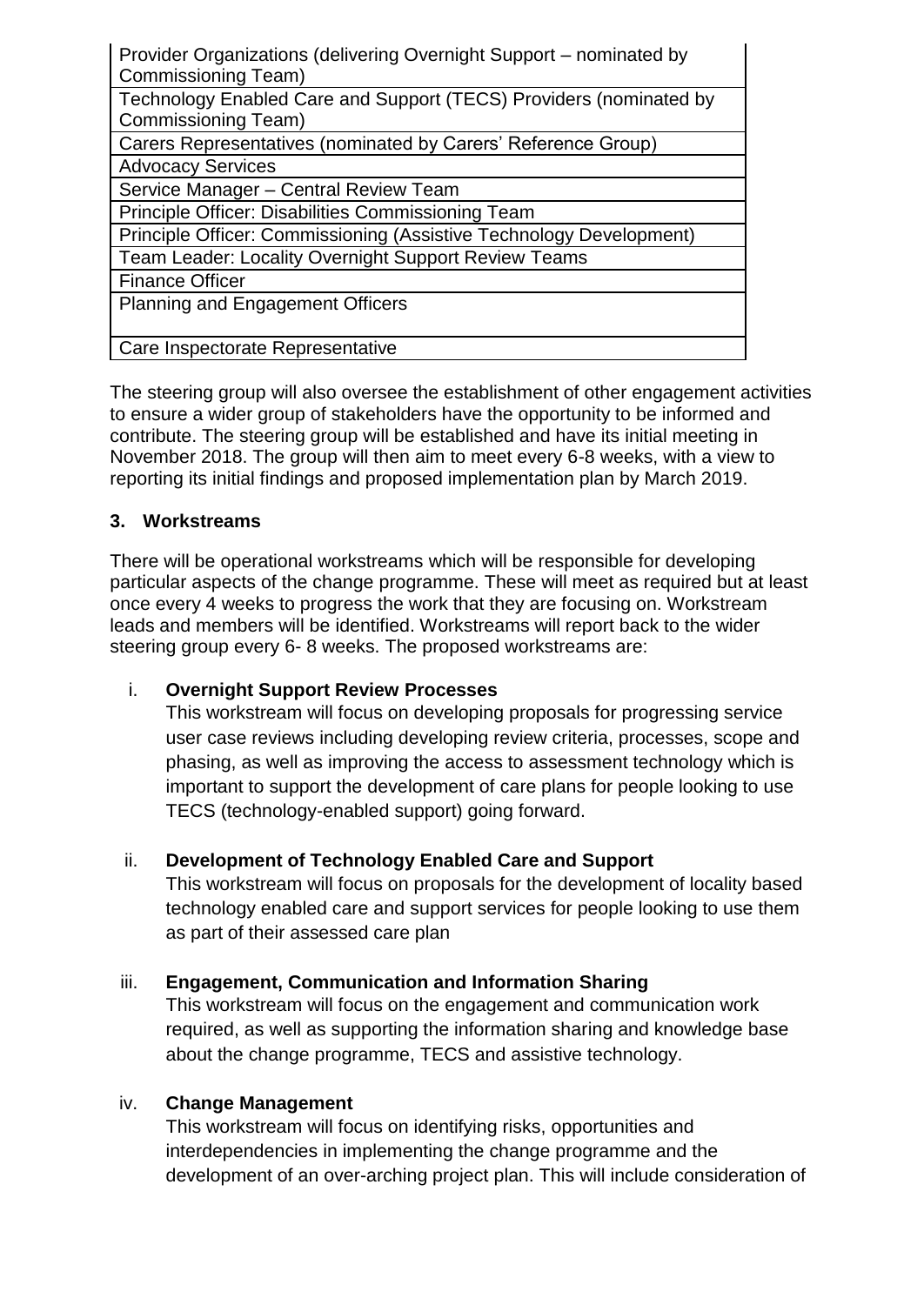workforce and financial issues, as well as links with the work of the Central Review Team

## **4. Governance**

The Programme Leads will report to the Project Sponsors via the Adult Services Core Leadership Group within Glasgow City HSCP (who will then report to GCHSCP Integration Transformation Board and the Integration Joint Board). Links are also in place with the wider GCHSCP Assistive Technology Strategy Development.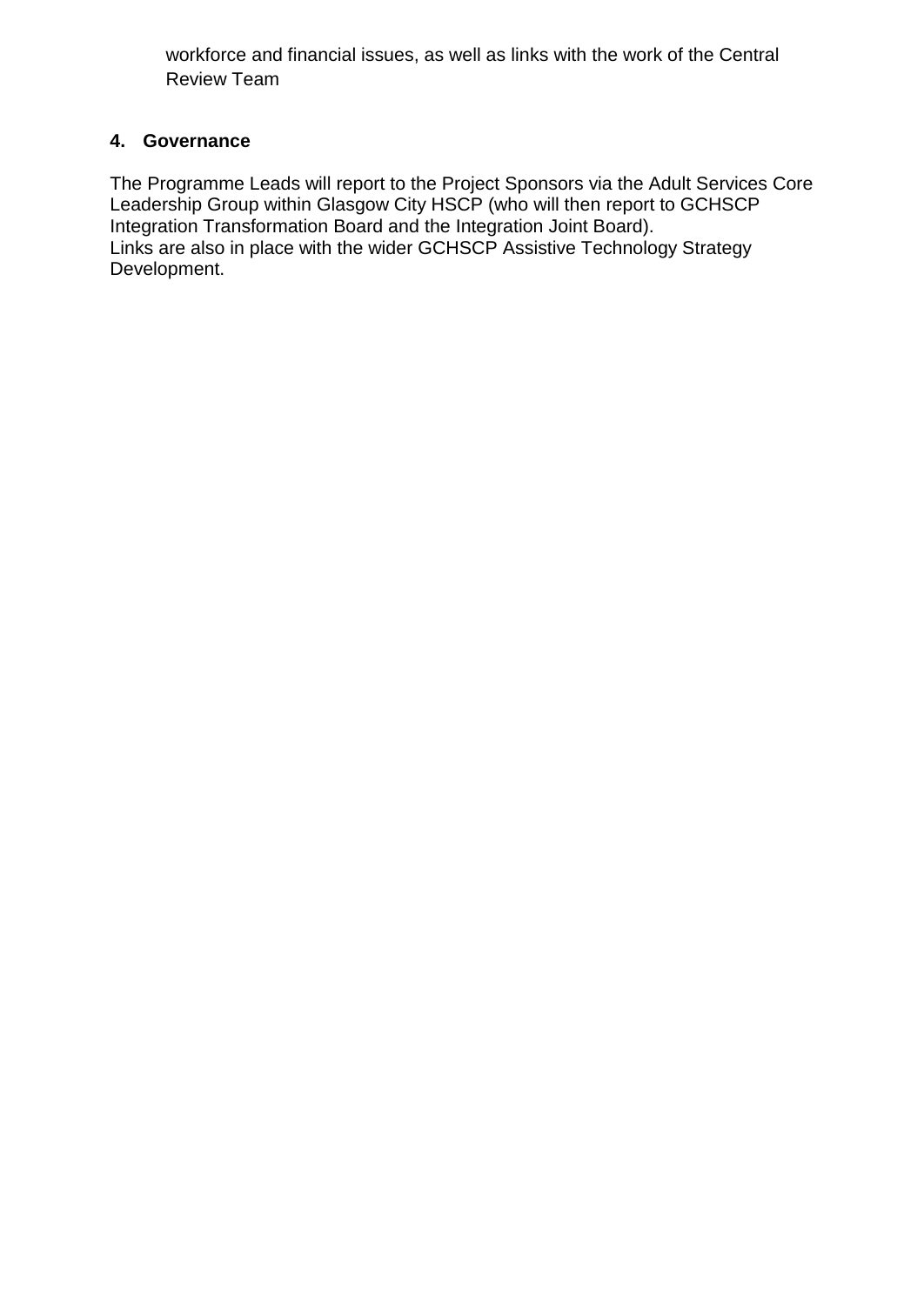# **Technology Enabled Care and Support Case Studies from SOL Connect:**

#### **Case Study: PB**

PB is a 36 year old gentleman who has lived in institutional care for most of his life. He attended a residential school and was then placed in a care home, aged 21. The care home was the only placement that could be found at the time to meet his complex needs. PB has cerebral palsy, epilepsy, uses a wheelchair and requires full support with all aspects of daily living. PB finally moved into his own home, aged 26, again with 24 hour support as he was deemed to be "high risk". At this point in his life, PB had been labelled as "challenging" and "difficult to support". Today, he is able to articulate that his behaviour was linked to how frustrated he was with the support he was receiving. At that time, however, the way he communicated his feelings resulted in him being labelled.

PB had been supported 24 hours a day 7 days a week for a long time and was beginning to feel trapped. PB is a very proud and independent young man who loves to be up to date with the latest trends. His hopes and dreams for his life were similar to those of many people:

- To be independent
- To have friendships and relationships out with paid support
- To do what other peers do, such as watch a game of football on TV without support being present
- To feel safe enough to spend time on his own

SOL worked hard with PB to support him to realise his dreams and helped him to look at what technology options could be used. PB decided on using the SOL Connect hub as a communication tool. He chose this as the Connect hub was so easy to use. It meant that PB could see who he was talking with and they could see him. It could also be integrated with other technology in his home to enable him to be as independent as possible and do things like turning his lights, TV and heating on and off.

PB Became so confident in using the technology that he developed the confidence to begin to spend time on his own. Nowadays, PB uses remote support for 15 hours a day (including overnight). This means that he is alone in his house but can contact his support staff whenever he wants to, and access direct support whenever he needs to.

He now enjoys the independence he always wanted. He receives 61.5 hours of direct support a week and a full SOL Connect support package at a cost of approximately £58,000 a year. Prior to this PB received 98 hours of support and 7 sleepovers a week, at a cost of approximately £119,000 per year.

The option SOL Connect gave PB to include technology enabled care as part of his support package has been instrumental in him achieving the lifestyle he wanted. PB is a firm believer in spreading the word about technology and has become an Ambassador for SOL Connect, often talking at events and conferences. He has also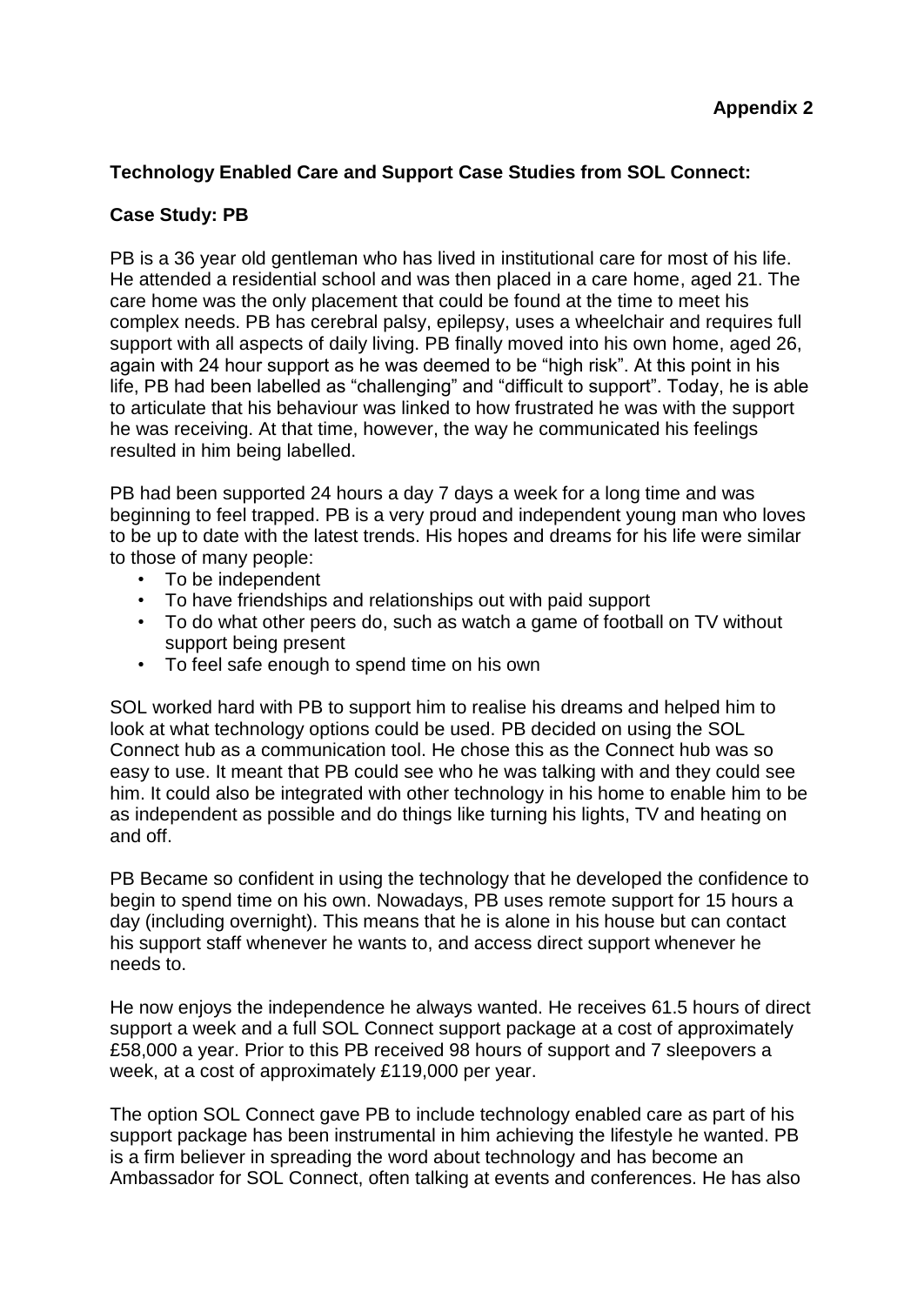worked with the SOL 'tech team' in the development of new equipment that enables him, and other people supported by SOL Connect, to make the most of the available technology. He is involved in training others in SOL and says he feels safe. He recently got engaged to his partner.

# **Case Study: CJ**

CJ is an active 24 year old man. He has a diagnosis of autism and although he has strong verbal skills, he finds communication and social situations extremely difficult to interpret. CJ lived with his parents until March 2012, when his dad passed away. CJ found this very difficult to cope with and his mother, who had her own health issues, was no longer able to support CJ on her own. CJ moved to a shared support accommodation with other people who had a learning disability. CJ's anxiety and stress levels at times led to him posing a significant risk to others, and as a result was labelled as someone with challenging behaviour.

Support eventually broke down when the service experienced a high turnover of staff. CJ, already stressed from sharing his living arrangements, assaulted a fellow resident and support staff and damaged property. Following this incident CJ was admitted to hospital for assessment.

Assessment focussed on his strengths and capacities. We identified what was important to CJ to have a fulfilling life and what would be necessary for him to remain healthy, safe and included in his community. Support planning also considered potential risk factors and gathered information about what had previously worked or not worked for CJ.

Because family members were included in the assessment process, we discovered that when CJ lived at home with his parents they would often go out for a few hours and leave him in the house alone and he enjoyed this space to himself. At this stage we considered whether SOL Connect could be introduced as a way of enabling CJ to be as independent as possible whilst ensuring that his support needs were met. We carefully considered how CJ could be introduced to the technology, how we could support him to understand what it was for, how we could support him to learn that it could be used to request support. During this assessment, it was identified that CJ needed to have his own home, not sharing with others. He also had to have an amount of control over who came into his home and when.

Weekly planning meetings continued and agreement that a HUB and a Big Green Button would be installed in the living room along with door contacts and motion sensors in the hallway and doors. If the shared vision of CJ being more independent were to be realised, this technology would ensure that we would know if CJ became anxious. CJ would be able to signal for support if he needed it. This support would not always need a physical presence but could be carried out by a remote support team. If CJ did need someone to attend his home the SOL Connect Responder would attend. SOL Connect staff were all trained on how to engage with CJ via the HUB should he ever call through.

With staff fully trained and technology installed, CJ left hospital for his new home. From his first few days, CJ was telling his support staff, mum and his friend/welfare guardian how much he likes his new home and that he wants to be independent. CJ has become very house proud and within the first month was doing the housework, making his own breakfast, supper and ensuring that the house is safe and locked up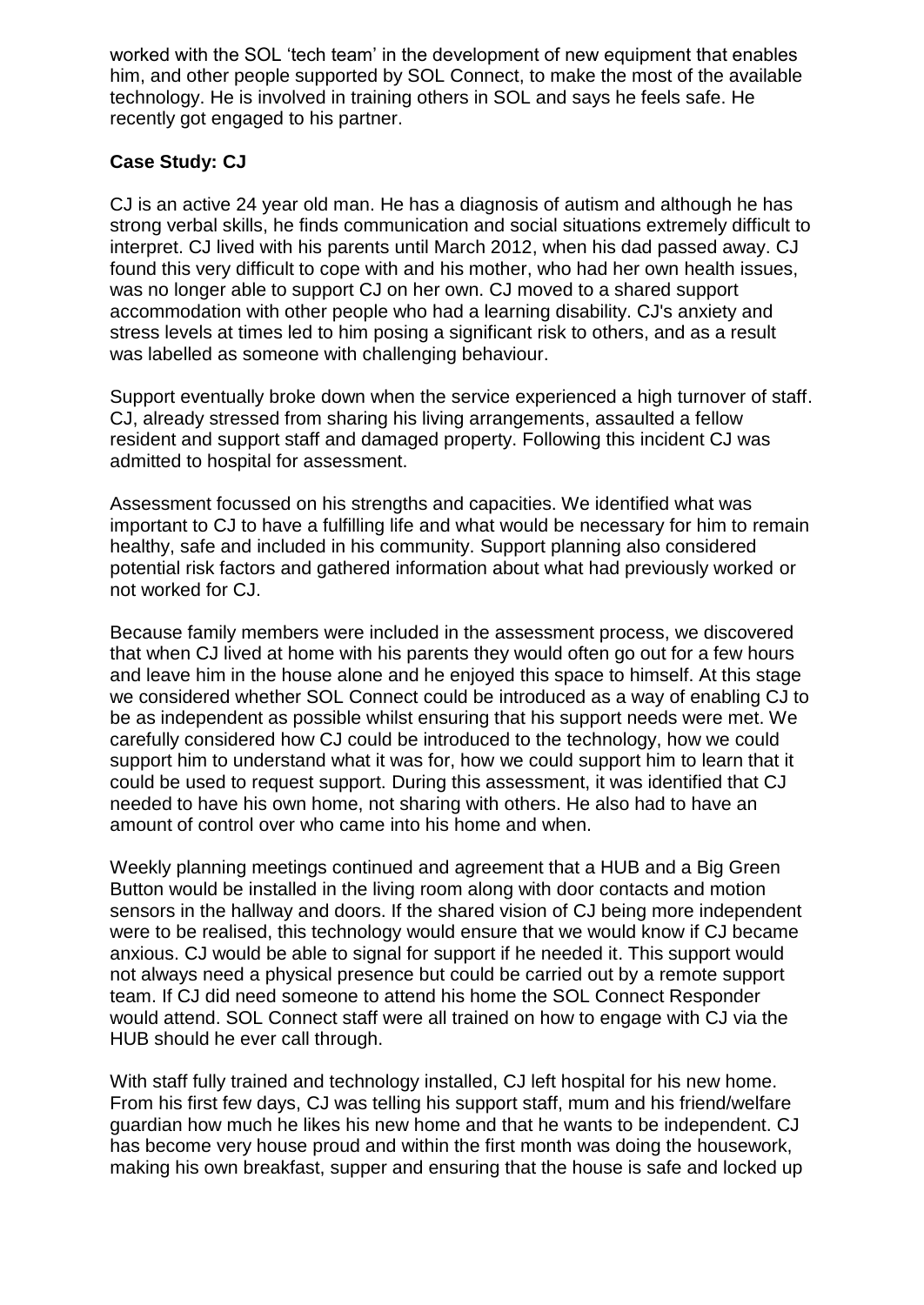at night. CJ instigated the use of the technology, understanding that it is there to keep him safe and independent. CJ regularly calls the SOL Connect team to tell them what he has been doing and how he is feeling. There have been no instances of challenging behaviour since CJ moved home.

CJ very quickly pushed for staff not to be present overnight as he now felt independent. Therefore, with the trust in the technology and listening to CJ's wishes, overnight support was withdrawn and has not been there for over 4 years now.

CJ's support package on discharge from hospital was 120 hours support and 7 sleepovers costing approximately £131,000 per year. CJ's redesigned support package provides 56 hours of direct support and a SOL Connect package which costs approximately £78,000 per year.

We have continued to listen to CJ and have made further changes to his support. CJ is now independently administering his own medication with the assistance of SOL Connect technology. CJ is really enjoying every additional step he takes to becoming as self-sufficient as possible in his own life. He can regularly be heard saying. *'I'm an independent man now, you should be proud of me.'*

## **Technology Enabled care and Support Case Studies from Blackwood**

## **Case Study 1**

K is a middle aged man with learning difficulties. K receives support during the day and was also receiving a sleepover when he was referred to Blackwood's Night Support Service which uses our TEC enabled care system, CleverCogs™. K is often anxious, especially at night, however, he was unhappy having a carer in his house overnight. The Night Support Service allows K to be supported remotely by a team of staff. The staff all know K and mainly support him using video conferencing and are also able to visit him if necessary.

The staff in the Night Support Service have built up a close relationship with K and using the CleverCogs™ TEC system can provide re-assurance and support at any time during the night. K phones most nights and depending on his level of anxiety he can call up to 10 times per night.

Before K received the TEC enabled Night Support Service he called NHS 24 and 999 several times a week and he was often upset when the sleepover staff came on duty. Since receiving the TEC enabled night support the number of calls to NHS 24 and 999 calls have reduced dramatically. Since receiving CleverCogs™, K is happier, less anxious and has learned new digital skills.

# **Case Study 2**

W is an elderly man living in a housing association flat. After a spell in hospital it was agreed he required support overnight, however, as he lived in a one bedroom flat there was no room for someone to sleepover and there had been talk at that point of moving W into residential care.